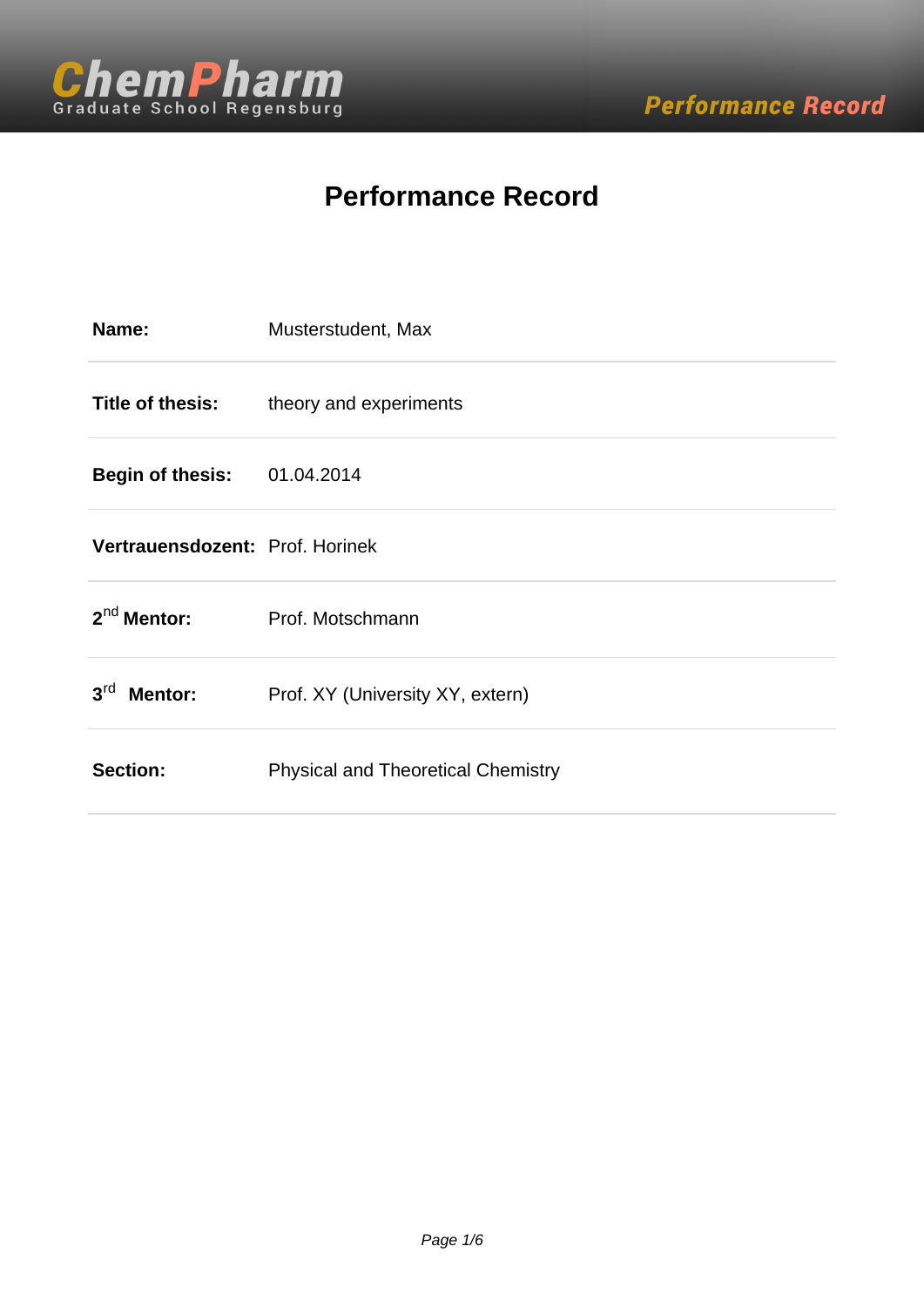

| 1. Method Courses / Carrer supporting courses                  |       |  |  |
|----------------------------------------------------------------|-------|--|--|
| <b>1.1. Method Courses</b>                                     |       |  |  |
| <b>Dynamic Light Scattering</b>                                | CP: 4 |  |  |
| Organiser: Mr. XY                                              |       |  |  |
| Days: 1<br>Date: 01.03.2016 - 01.03.2016   ID: CR5WMPA365241   |       |  |  |
| <b>Method Courses CP: 4</b>                                    |       |  |  |
| 1.2. Carrer supporting courses                                 |       |  |  |
| Scientific writing                                             | CP: 2 |  |  |
| Organiser: Mr. X                                               |       |  |  |
| Days: 0.5<br>Date: 11.02.2016 - 11.02.2016   ID: SK6XXUA365243 |       |  |  |
| Gute wissenschaftliche Praxis                                  | CP: 2 |  |  |
| Organiser: Ms. XY                                              |       |  |  |
| Days: 0.5<br>Date: 10.03.2016 - 10.03.2016   ID: N98ER7A365242 |       |  |  |
| <b>Carrer supporting courses CP: 4</b>                         |       |  |  |
| Sum Method Courses / Carrer supporting courses CP: 8           |       |  |  |
|                                                                |       |  |  |
| 2. Self-Organization                                           |       |  |  |
| <b>Chemistry Day for High-School Students</b>                  | CP: 4 |  |  |
| Organiser: Faculy of Chemistry and Pharmacy                    |       |  |  |
| Days: 1<br>Date: 20.06.2015 - 20.06.2015   ID: XX6VXDA365256   |       |  |  |
| Student Seminar Day Organization, Wintersemester 2015/16       | CP: 4 |  |  |
| Organiser:                                                     |       |  |  |
| Days: 1                                                        |       |  |  |

Date: 18.02.2016 - 18.02.2016 | ID: QJT3Y8A365244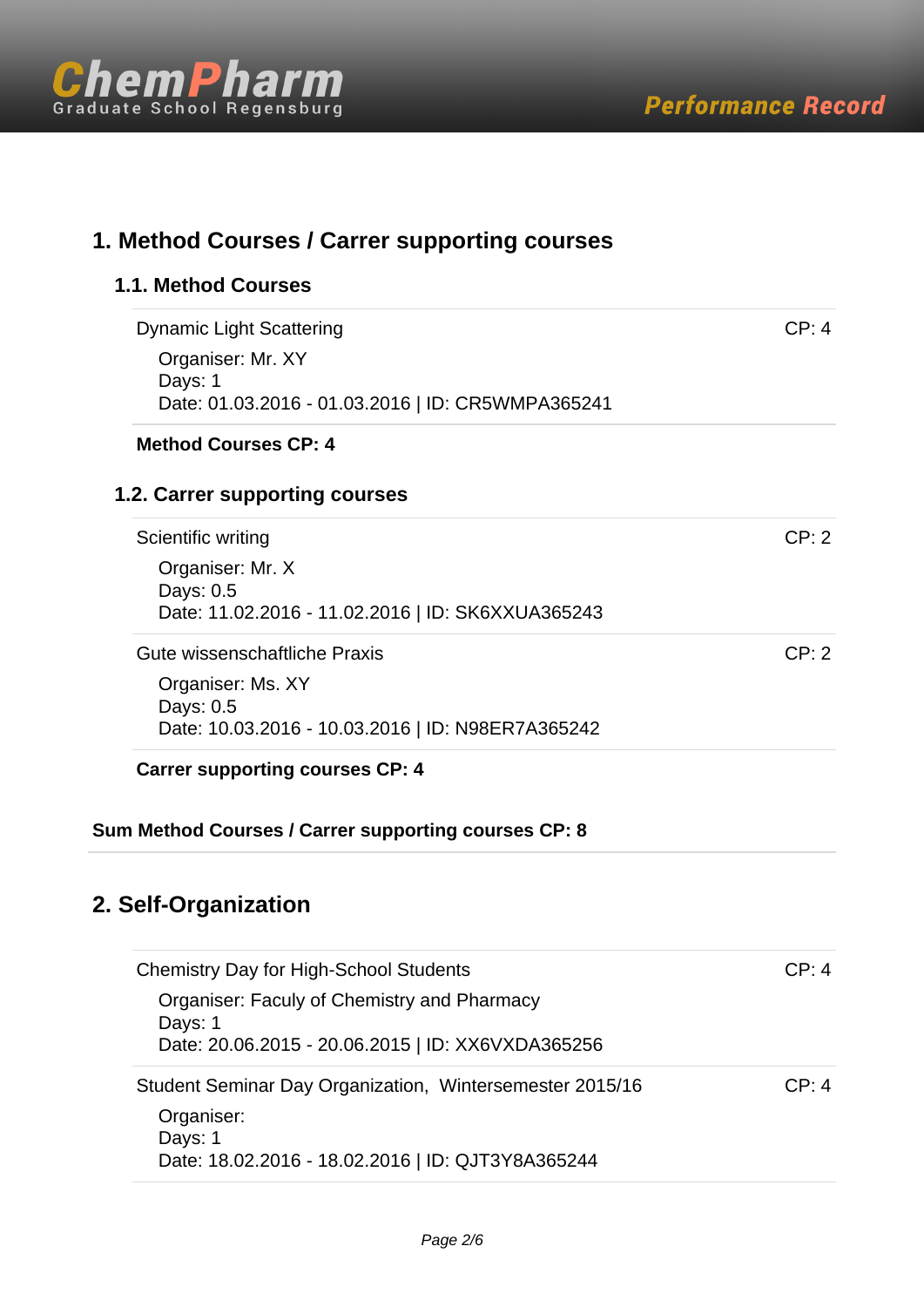

**Sum Self-Organization CP: 8**

## **3. Mentoring and Tutoring**

| Praktikum Physikalische Chemie                    | CP: 4   |
|---------------------------------------------------|---------|
| Organiser: Prof. Kunz\SWS: 2.5                    |         |
| Date: 13.04.2015 - 16.07.2016   ID: VQKE77A365254 |         |
| <b>Computer Exercises Molecular Dynamics 1</b>    | CP: 4   |
| Organiser: Prof. Horinek\SWS: 2.5                 |         |
| Date: 12.10.2015 - 05.02.2016   ID: 3D5HMAA365255 |         |
| <b>Sum Mentoring and Tutoring CP: 8</b>           |         |
| 4. Colloquia                                      |         |
| Speaker Title (GDCh Colloquium)                   | CP: 0.5 |
| Date: 12.10.2015   ID: VYU8X5A365345              |         |
| Speaker Title (GDCh Colloquium)                   | CP: 0.5 |
| Date: 23.11.2015   ID: 2AX5N7A365341              |         |
| Speaker Title (Physics Colloquium)                | CP: 0.5 |
| Date: 30.11.2015   ID: EW5BUPA365343              |         |
| Speaker Title (GDCh Colloquium)                   | CP: 0.5 |
| Date: 07.12.2015   ID: SHSY35A365342              |         |
| Speaker Title (GDCh Colloquium)                   | CP: 0.5 |
| Date: 25.01.2016   ID: 8MNJZBA365344              |         |
| Speaker Title (GDCh Colloquium)                   | CP: 0.5 |
| Date: 25.04.2016   ID: A4899RA365338              |         |
| Speaker Title (GDCh Colloquium)                   | CP: 0.5 |
| Date: 09.05.2016   ID: X6R34ZA365337              |         |

Speaker Title (GDCh Colloquium) CP: 0.5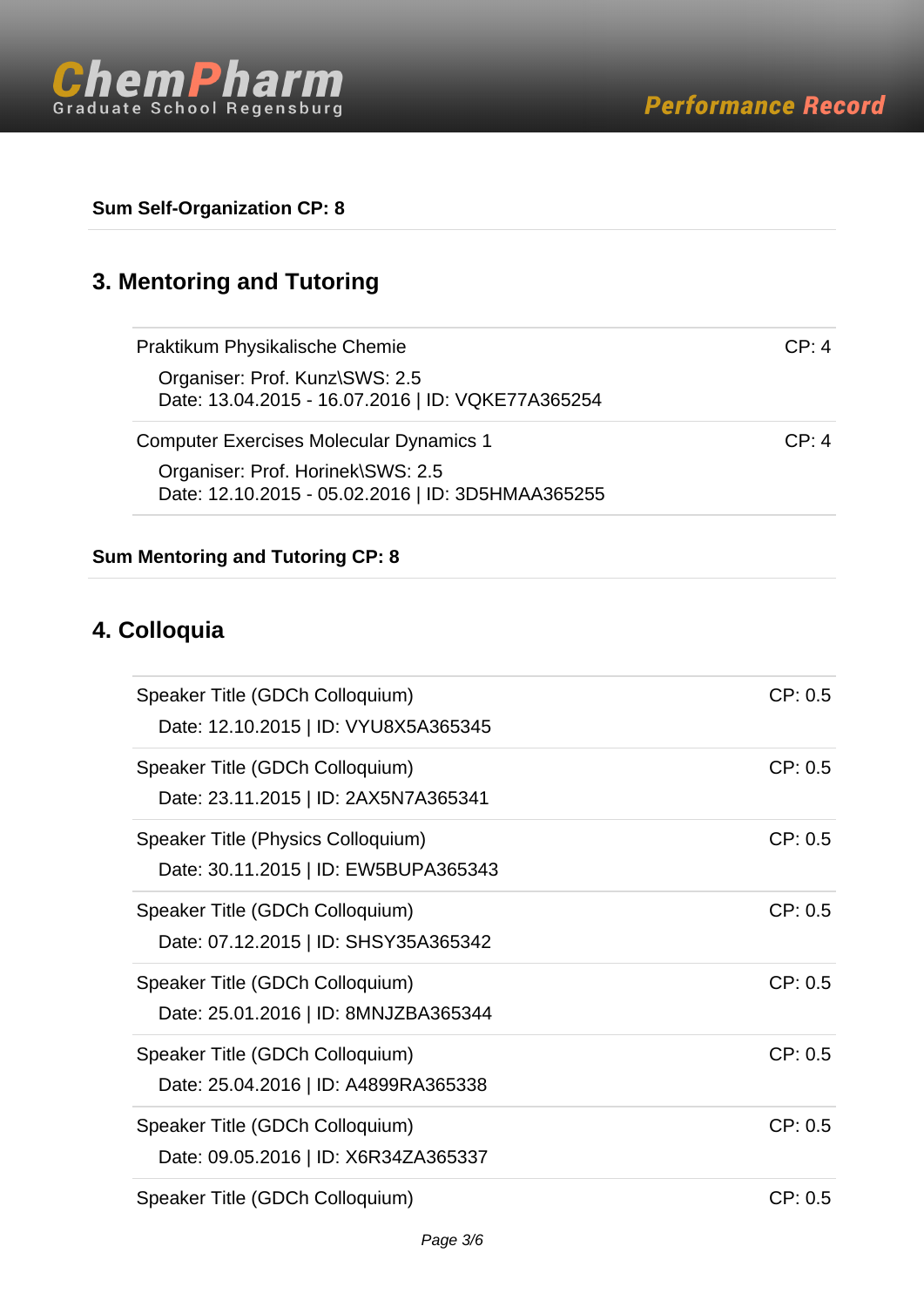

#### Date: 20.06.2016 | ID: 8SV82EA365334

| Speaker Title (Physics Colloquium)<br>Date: 20.06.2016   ID: KE65W5A365339 | CP: 0.5 |
|----------------------------------------------------------------------------|---------|
| Speaker Title (GDCh Colloquium)<br>Date: 04.07.2016   ID: WHWMQQA365333    | CP: 0.5 |
| Speaker Title (GDCh Colloquium)<br>Date: 19.09.2016   ID: FMKCY6A365332    | CP: 0.5 |
| Speaker Title (GDCh Colloquium)<br>Date: 10.10.2016   ID: QHEQR3A365258    | CP: 0.5 |
| Speaker Title (GDCh Colloquium)<br>Date: 07.11.2016   ID: BG5W8MA365331    | CP: 0.5 |
| Speaker Title (Physics Colloquium)<br>Date: 07.11.2016   ID: GV4DHYA365335 | CP: 0.5 |
| Speaker Title (GDCh Colloquium)<br>Date: 14.11.2016   ID: 6WUHQDA365330    | CP: 0.5 |
| Speaker Title (GDCh Colloquium)<br>Date: 12.12.2016   ID: 8VRHFBA365340    | CP: 0.5 |

### **Sum Colloquia CP: 8**

### **5. Conferences**

| Bunsentagung 2015                                                                       | CP: 4 |
|-----------------------------------------------------------------------------------------|-------|
| Date: 14.05.2015 - 16.04.2016<br>Active participation with: poster<br>ID: 3HR5NGA365246 |       |
| International Conference on                                                             | CP: 4 |
| Date: 14.09.2015 - 18.09.2015<br>Active participation with: talk<br>ID: SQAFCBA365247   |       |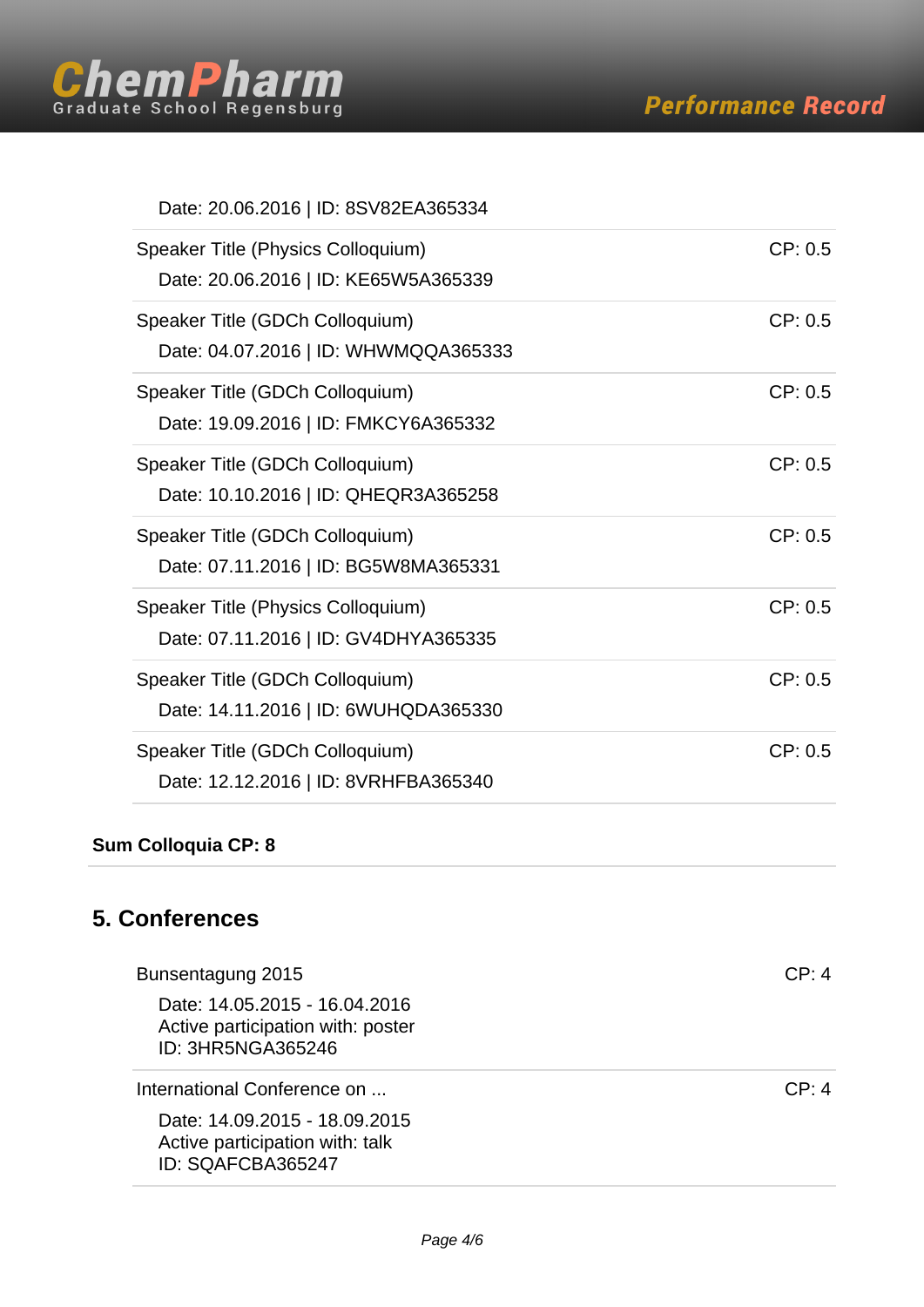#### **Sum Conferences CP: 8**

#### **6. Courses**

Courses in the M.Sc. curriculum in Chemistry, UR COURSES 1988 CP: 20 Days: 0 Date: 00.00.0000 | ID: VKWYJCA365245

**Sum Courses CP: 20**